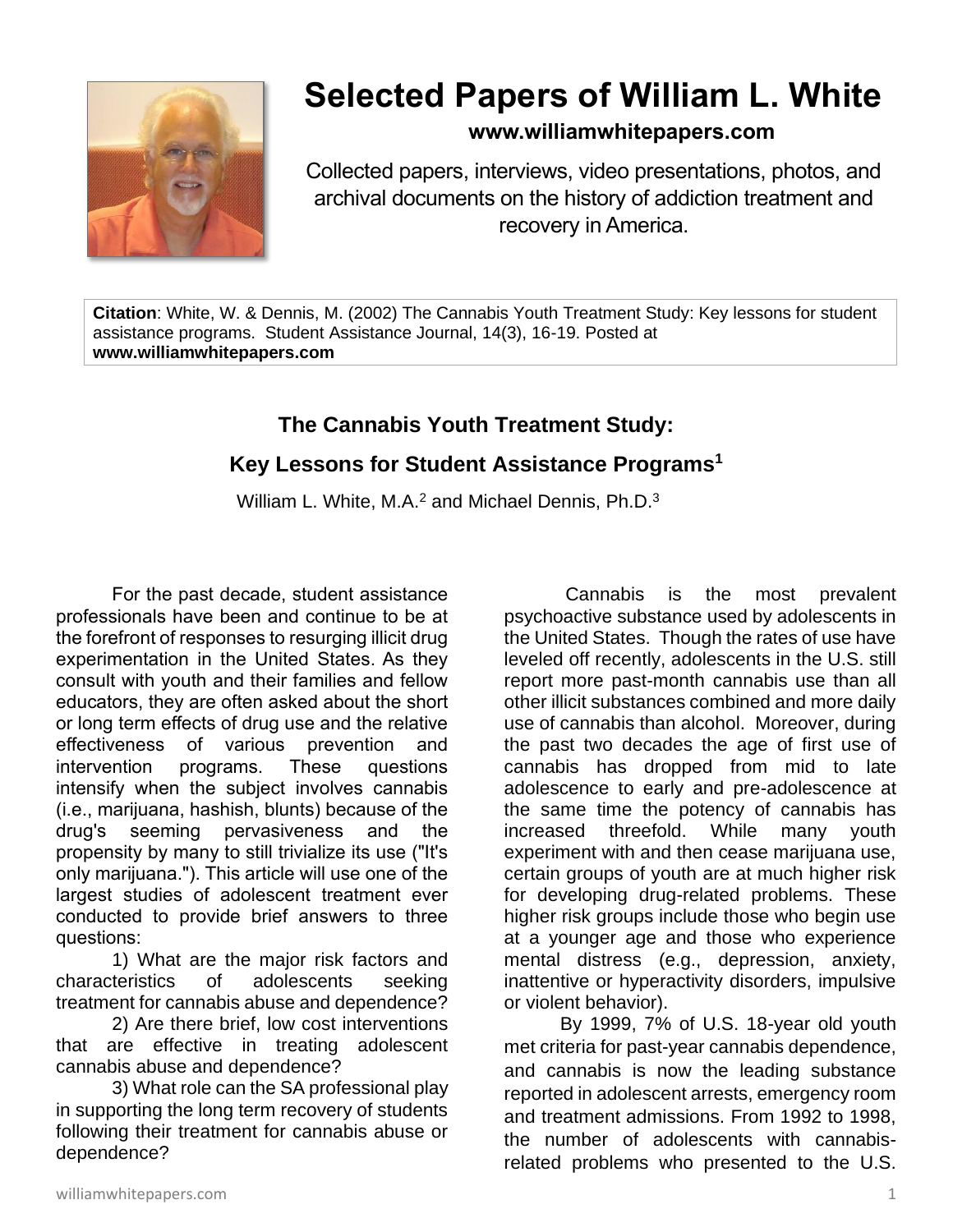public treatment system grew from 51,081 to 109,875 (a 115% increase). Unfortunately, many of these programs were using adult models of treatment. A lack of adolescent treatment resources in many communities and poor clinical outcomes within existing programs left many families, school staff and other professionals pessimistic about the ability to reduce cannabis-related problems among adolescents.

The Center for Substance Abuse Treatment (CSAT) of the Substance Abuse and Mental Health Services Administration (SAMHSA) responded to the lack of evidencebased approaches for treating adolescent cannabis users by funding a cooperative agreement called the Cannabis Youth Treatment (CYT) study.<sup>45</sup> With 600 families, CYT is the largest randomized experiment of adolescent substance abuse treatment ever conducted in community-based settings. Adolescents were randomly assigned to one of five types of short-term (6 to 13 weeks) outpatient treatment that varied in theoretical orientation, format (individual, group, family), service components and service duration. All treatments were manual-guided to enhance fidelity to the treatments being tested across the study sites. Copies of the five treatment manuals utilized within the CYT study are available at no cost from the National Clearinghouse for Alcohol and Drug Information (1-800-729-6686).

Seventy-one percent of admitted youth completed treatment and 94% were interviewed quarterly for the first year following treatment. Each experiment comparing the effectiveness of the various treatments was replicated in a community-based clinic and in a major medical research center. The adolescents treated had an average age of 16, were most likely to be male (83%), white (61%), enrolled in school (87%), and involved in the juvenile justice system (62%).

During the three-month treatment phase, all interventions reduced the days of cannabis

use and the number of substance problems. These reductions were sustained through the twelfth month of follow-up. From intake to 12 months, participation in treatment was also significantly associated with reductions in family problems, inattentive- ness/hyperactivity type behavioral problems, arguing/violence, illegal activity, missing school, and problems at school. We are currently collecting data on 30-month outcomes.

There are many lessons to be drawn from the CYT study, but five lessons have special implications for student assistance programs (SAPs) in the United States.

**Lesson 1***. The risk and severity of cannabisrelated problems are related to lower age of first use, frequency of use, presence of co-occurring psychological problems, and access (among friends or family members).* 

The risk of cannabis abuse or dependence is not uniform within either adolescent or adult using populations. Those who begin drug use before age 15 are six times more likely than those who begin drug use after age 18 to develop adult symptoms of drug dependence. Nearly 85% of the CYT adolescents started using between the ages of 12 and 14. At-risk populations are also distinguished by their frequency and intensity of use. Weekly (or more frequent) users were most likely to develop disorders. In CYT, 71% reported weekly marijuana use (including 38% using daily). CYT participants had serious substance-related and co-morbid disorders reinforcing the growing recognition that people with pre-existing problems are at higher risk to develop marijuana-related problems, and that marijuana use tends to exacerbate or lead to other problems, particularly within social environments characterized by high availability and pro-drug norms.

*These findings suggest that SAPs need to increase prevention and early intervention activities in the elementary and junior or middle schools and that SAPs could play an important role in educating staff, parents and adolescents*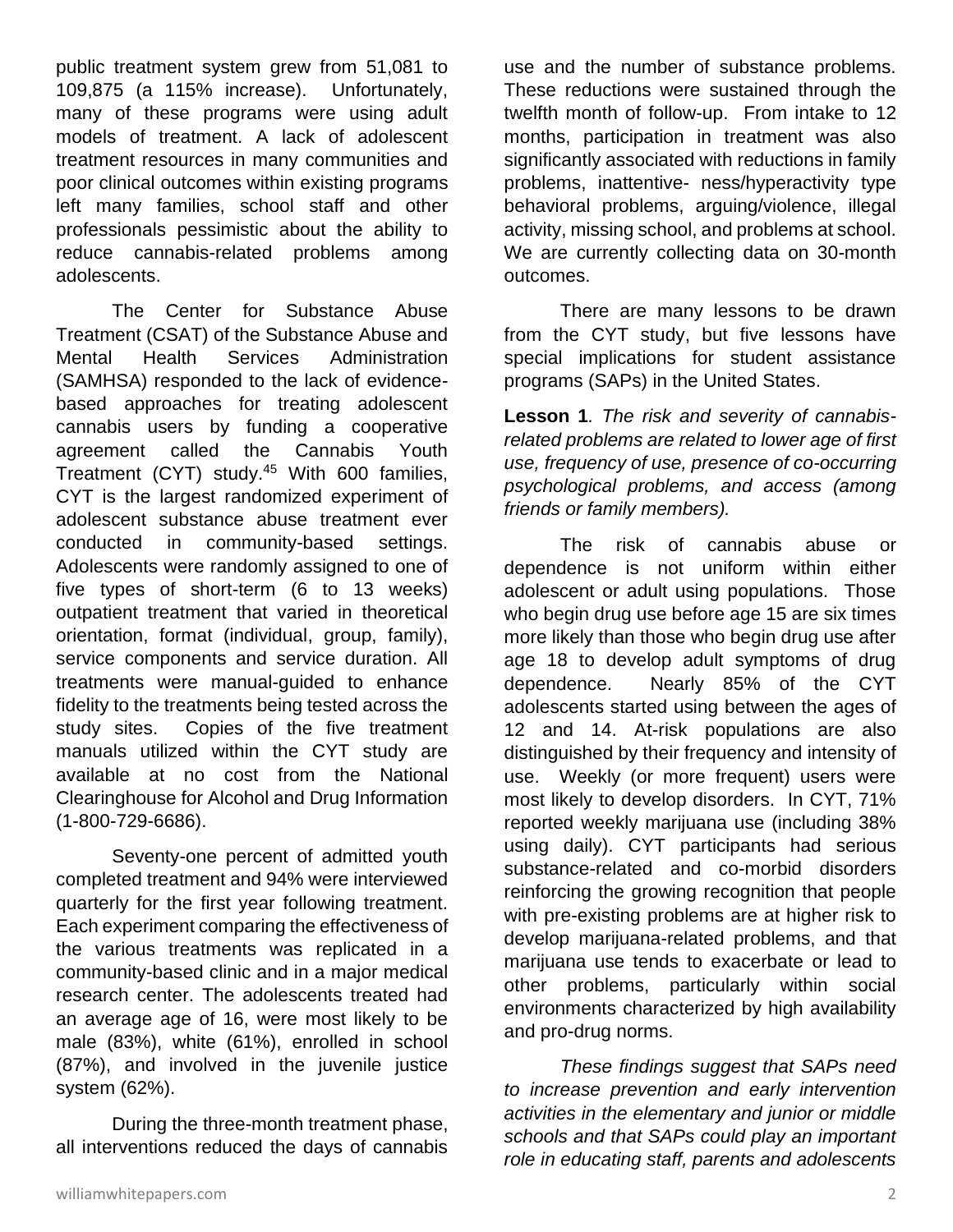*about the risk factors for developing cannabisrelated problems.*

**Lesson 2**. *Cannabis-related disorders constitute serious, debilitating disorders that can dramatically affect the developmental trajectory of adolescents.* 

For the past 30 years, the rates of adolescent cannabis use have gone up when it was perceived as relatively benign and gone down when it was perceived as risky. Unfortunately, the current tendency is to trivialize adolescent marijuana use. (The Internet is full of such misinformation.) The rapidly growing research on the effects of marijuana suggests the existence of a subset of people (particularly adolescents and those with co-occurring mental disorders) who are at very high risk of developing cannabis disorders that disrupt normal development and functioning. Weekly or more frequent cannabis users are far more likely than non-users to have problems at home, school, or with the law. The link between cannabis use and these problems is further confirmed by the rapid reduction in these very problems among youth who stopped using marijuana following their treatment in the CYT study.

*SAPs have an important role in carrying the message to parents, their professional peers and the wider community that problems related to cannabis use are on the increase and that adolescents who continue to use cannabis in spite of adverse consequences should be recognized as needing intervention on par with adolescents with other drug choices generally perceived as more dangerous than cannabis.* 

**Lesson 3**. *Cannabis-related disorders interact synergistically with other problems of youth and families.* 

Of the adolescents in CYT, 95% reported one or more other problems (83% had three or more). These included alcohol use disorders, other substance use disorders, internal emotional disorders (major depression, generalized anxiety, suicidal thoughts or

actions, traumatic stress disorders), and external behavioral disorders (conduct disorder, attention deficit-hyperactivity disorder). Sixty percent reported a history of victimization. High percentages also reported illegal activity other than just drug possession or use and two thirds reported having previously engaged in acts of physical violence such as assault.

*These findings reinforce the need for global (as opposed to categorical) screening and assessment procedures, and the need for multi-disciplinary and multi-agency intervention models that can provide an integrated response to multiple, co-occurring problems. SAPs are in a unique role to encourage and participate in such integrated service models for multipleproblem youth and families.* 

*Lesson 4. The severity of adolescent cannabis problems and their response to treatment varies.* 

The five CYT treatments were all relatively brief (6-13 weeks), affordable, and able to positively impact many of the youth seeking treatment services. Each was associated with major reductions in cannabis use, symptoms of dependence or abuse, behavioral problems, family problems, school problems, and illegal activity. At 12 months, nearly a third of those youth completing CYT treatment were living in the community without any marijuana use or substance related problems. The good news of adolescent treatment is that brief treatment can have a significant impact on the lives of many young people and their families.

The more ominous side of the treatment outcome story is that for another subgroup of adolescents, cannabis use has become a more chronic condition. In CYT, 41% of the adolescents had failed several prior attempts to quit, a quarter had been to formal treatment before, and a third went back to treatment in the year following their discharge from the CYT study. This does not mean that there is no hope for the resolution of such chronic problems, but it does convey that different models of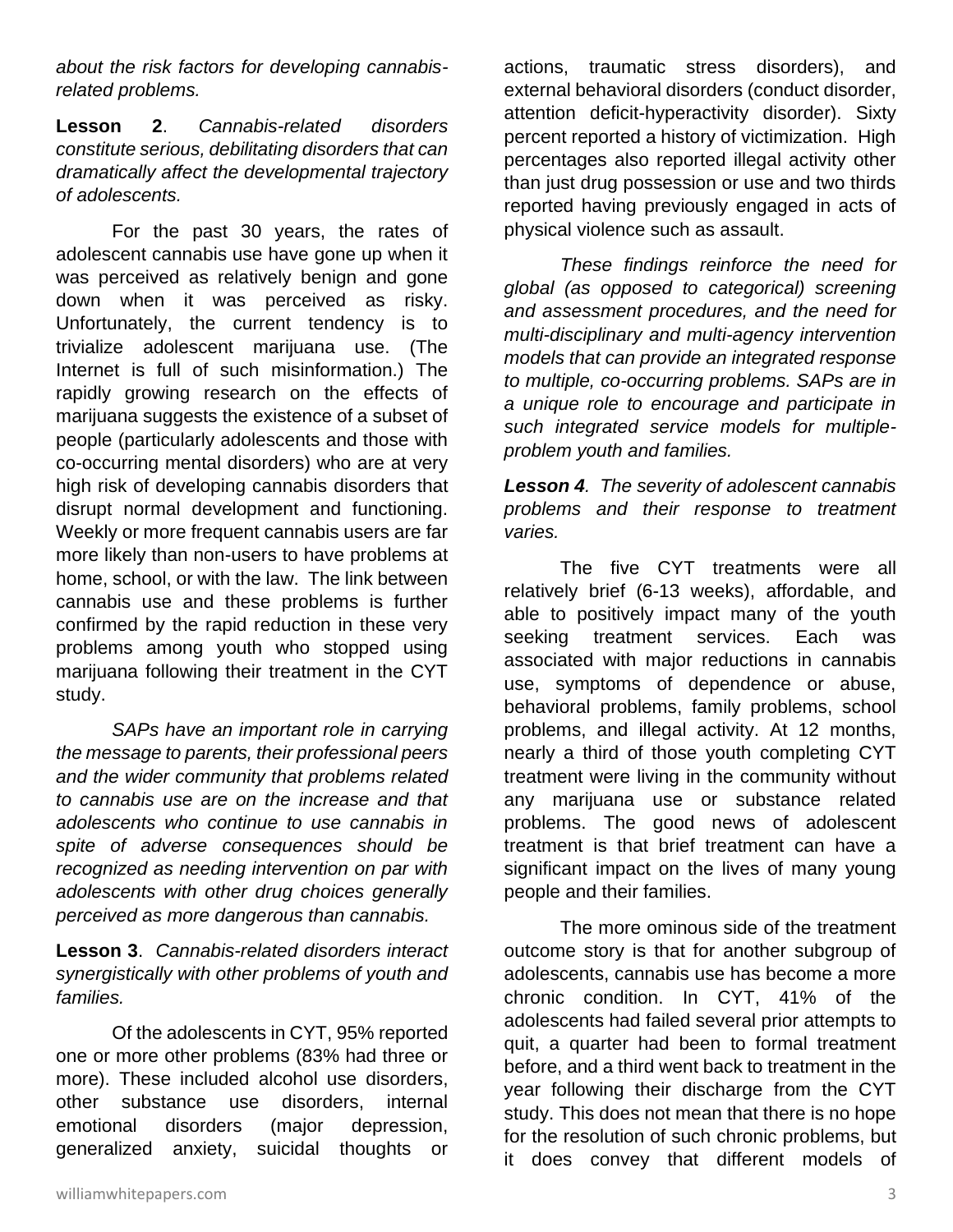intervention over a longer period of time may be required to fully resolve such problems.

*SAPs can play an important role in overcoming the current pessimism about treatment effectiveness and help to implement relatively low cost programs that can serve many adolescents. At the same time they also need to recognize that, for some adolescents, cannabis use can constitute a more chronic, relapsing condition. For this group, more sophisticated assessment, and more intensive and longer programs of recovery management will be required.* 

*Lesson 5: Nearly half of treated adolescents will vacillate between periods of recovery and periods of drug use and drug-related problems in the year following their first treatment episode. Post-treatment recovery support services could greatly benefit these youths and their families.* 

The common view of adolescent treatment as a time-limited event that either works (complete and enduring abstinence following treatment) or does not work (any drug use following treatment) is inconsistent with the actual phenomenon of adolescent recovery. After CYT treatment, we found that 60% had some period of recovery: 29% who went into recovery but later relapsed; 7% who went into recovery, relapsed, but then got back into recovery; 15% who did not respond to treatment right away but did get better during the subsequent months; and 9% who recovered right away and stayed in recovery through the first year following treatment. These different pathways to recovery underscore how fluid and fragile the post-treatment period is for most youth. Such fluidity calls for new service models that resemble not the "diagnose, admit, treat, and discharge" approach of the hospital emergency room, but the approaches used to manage such chronic diseases as diabetes, hypertension and asthma. These latter approaches focus on problem stabilization, recovery education, ongoing monitoring and support, and, when needed, early reintervention.

*SAPs can play a significant role in tipping the scales toward sustained recovery by: a) linking the adolescent to existing community resources that support recovery, b) conducting post-treatment checkups to monitor progress, c) setting up early re-intervention programs to refer youth who need more intensive services, d) creating or facilitating recovery focused support structures (e.g., recovery-themed support groups, classrooms, social activities) and e) working with the school and community to reduce the "stigma" and isolation of youth in recovery.* 

#### **Conclusion**

Adolescent cannabis use is a major problem that SAPs can play an important role in addressing through education, identification, intervention, referral, ongoing monitoring and support, and early re-intervention. Even the empirically-grounded CYT treatments do not replace the need for sustained recovery support systems in the adolescent's natural environment. It is SAPs that can help create a vibrant culture of recovery within the school environment.